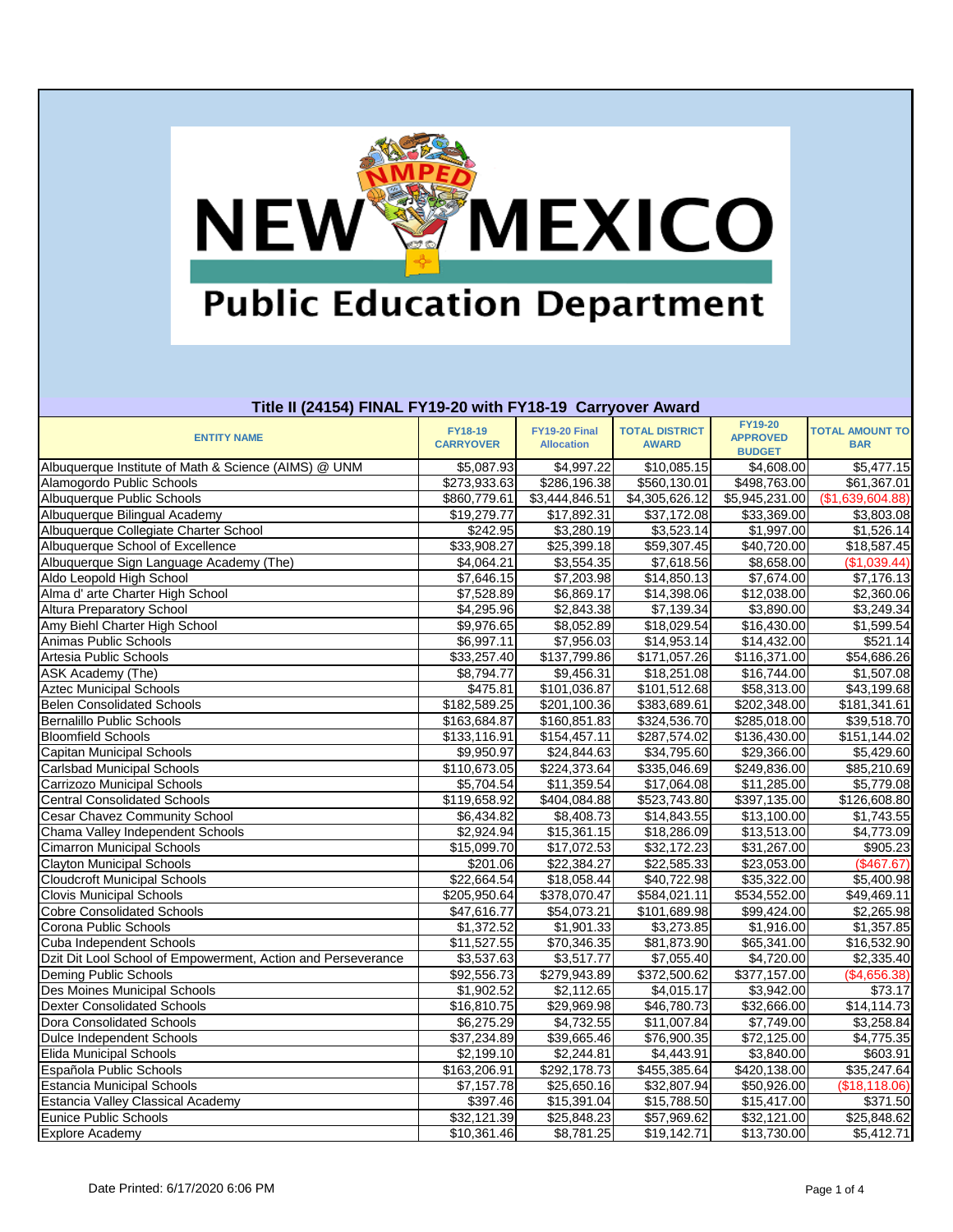

## **Title II (24154) FINAL FY19-20 with FY18-19 Carryover Award**

| TRIC II (24134) FINAL FT 13-20 WRITET 10-13 CATTYOVEL AWARD |                          |                             |                          |                                   |                        |
|-------------------------------------------------------------|--------------------------|-----------------------------|--------------------------|-----------------------------------|------------------------|
| <b>ENTITY NAME</b>                                          | <b>FY18-19</b>           | <b>FY19-20 Final</b>        | <b>TOTAL DISTRICT</b>    | <b>FY19-20</b><br><b>APPROVED</b> | <b>TOTAL AMOUNT TO</b> |
|                                                             | <b>CARRYOVER</b>         | <b>Allocation</b>           | <b>AWARD</b>             | <b>BUDGET</b>                     | <b>BAR</b>             |
| Farmington Municipal Schools                                | \$338,286.57             | $\overline{$}446,531.81$    | \$784,818.38             | \$662,176.00                      | \$122,642.38           |
| <b>Floyd Municipal Schools</b>                              | \$3,407.63               | \$4,224.41                  | \$7,632.04               | \$6,075.00                        | \$1,557.04             |
| Fort Sumner Municipal Schools                               | \$485.16                 | \$16,014.71                 | \$16,499.87              | \$27,503.00                       | (\$11,003.13)          |
| Gadsden Independent Schools                                 | $\overline{$875,011.49}$ | $\overline{\$1,059,225.51}$ | \$1,934,237.00           | \$1,698,666.00                    | \$235,571.00           |
| <b>Gallup-McKinley County Schools</b>                       | \$248,600.52             | \$980,821.25                | \$1,229,421.77           | \$1,228,004.00                    | \$1,417.77             |
| <b>Grady Municipal Schools</b>                              | \$1,806.93               | \$2,003.98                  | $\overline{$}3,810.91$   | \$3,507.00                        | \$303.91               |
| Grants/Cibola County Schools                                | \$106,188.95             | \$265,314.11                | \$371,503.06             | \$308,406.00                      | \$63,097.06            |
| Hagerman Municipal Schools                                  | \$510.66                 | \$18,189.03                 | \$18,699.69              | \$25,051.00                       | (\$6,351.31)           |
| <b>Hatch Valley Public Schools</b>                          | \$14,811.58              | \$92,948.29                 | $\overline{$107,759.87}$ | \$89,789.00                       | \$17,970.87            |
| <b>Hobbs Municipal Schools</b>                              | \$496,668.71             | \$356,045.10                | \$852,713.81             | \$603,361.00                      | \$249,352.81           |
| Hondo Valley Public Schools                                 | \$6,422.31               | \$7,026.13                  | \$13,448.44              | \$5,815.00                        | \$7,633.44             |
| <b>Horizon Academy West</b>                                 | \$3,023.73               | \$12,462.67                 | \$15,486.40              | \$18,755.00                       | (\$3,268.60)           |
| <b>House Municipal Schools</b>                              | \$1,431.43               | \$1,349.53                  | \$2,780.96               | \$2,680.00                        | \$100.96               |
| Hózhó Academy                                               | \$0.00                   | \$15,026.75                 | \$15,026.75              | \$6,183.00                        | \$8,843.75             |
| J. Paul Taylor Academy                                      | \$2,410.13               | \$6,484.19                  | \$8,894.32               | \$9,330.00                        | (\$435.68)             |
| Jal Public Schools                                          | \$5,083.47               | \$10,553.88                 | \$15,637.35              | \$9,803.00                        | \$5,834.35             |
| Jemez Mountain Public Schools                               | \$15,923.74              | \$17,437.73                 | \$33,361.47              | \$26,967.00                       | \$6,394.47             |
| Jemez Valley Public Schools                                 | \$23,846.59              | \$29,504.59                 | \$53,351.18              | \$26,980.00                       | \$26,371.18            |
| La Academia Dolores Huerta                                  | \$8,145.69               | \$4,976.89                  | \$13,122.58              | \$15,761.00                       | (\$2,638.42)           |
| La Tierra Montessori School of the Arts and Sciences        | \$5,753.16               | \$2,497.96                  | \$8,251.12               | \$11,056.00                       | (\$2,804.88)           |
| Lake Arthur Municipal Schools                               | \$6,096.81               | \$5,314.74                  | \$11,411.55              | \$8,813.00                        | \$2,598.55             |
| Las Cruces Public Schools                                   | \$391,817.05             | \$1,288,472.45              | \$1,680,289.50           | \$1,520,450.00                    | \$159,839.50           |
| Las Montañas Charter School                                 | \$9,709.19               | \$11,256.77                 | \$20,965.96              | \$15,368.00                       | \$5,597.96             |
| Las Vegas City Public Schools                               | \$36,388.74              | \$84,708.56                 | \$121,097.30             | \$68,931.00                       | \$52,166.30            |
| Logan Municipal Schools                                     | \$1,894.35               | \$6,166.37                  | \$8,060.72               | \$5,512.00                        | \$2,548.72             |
| Lordsburg Municipal Schools                                 | \$29,694.87              | \$31,408.71                 | \$61,103.58              | \$55,267.00                       | \$5,836.58             |
| Los Alamos Public Schools                                   | \$32,560.64              | \$39,798.44                 | \$72,359.08              | \$53,393.00                       | \$18,966.08            |
| Los Lunas Public Schools                                    | \$18,053.41              | \$326,404.80                | \$344,458.21             | \$335,559.00                      | \$8,899.21             |
| Loving Municipal Schools                                    | \$3,105.05               | \$14,884.28                 | \$17,989.33              | \$18,948.00                       | (\$958.67)             |
| Lovington Municipal Schools                                 | \$76,936.02              | \$107,664.41                | \$184,600.43             | \$195,072.00                      | (\$10,471.57)          |
| Magdalena Municipal Schools                                 | $\overline{$26,970.16}$  | \$33,999.11                 | \$60,969.27              | \$42,506.00                       | \$18,463.27            |
| <b>MASTERS Program (The)</b>                                | \$4,994.90               | \$4,647.07                  | \$9,641.97               | \$0.00                            | \$9,641.97             |
| <b>Maxwell Municipal Schools</b>                            | \$445.31                 | \$2,936.89                  | \$3,382.20               | \$6,569.00                        | (\$3,186.80)           |
| McCurdy Charter School                                      | \$17,464.21              | \$17,986.96                 | \$35,451.17              | \$40,863.00                       | (\$5,411.83)           |
| Media Arts Collaborative Charter School                     | \$1,841.17               | \$7,900.97                  | \$9,742.14               | \$8,430.00                        | \$1,312.14             |
| <b>Melrose Municipal Schools</b>                            | \$2,943.56               | \$5,955.94                  | \$8,899.50               | \$7,566.00                        | \$1,333.50             |
| <b>Mesa Vista Consolidated Schools</b>                      | \$15,019.67              | \$18,377.53                 | \$33,397.20              | \$20,061.00                       | \$13,336.20            |
| Middle College High School                                  | \$0.00                   | \$3,530.63                  | \$3,530.63               | \$0.00                            | \$3,530.63             |
| Mission Achievement and Success Charter School              | \$5,933.89               | \$56,514.45                 | \$62,448.34              | \$54,272.00                       | \$8,176.34             |
| Monte del Sol Charter School                                | \$5,839.94               | \$9,099.78                  | \$14,939.72              | \$16,170.00                       | (\$1,230.28)           |
| Montessori Elementary School (The)                          | \$7,751.91               | \$6,595.44                  | \$14,347.35              | \$15,294.00                       | (\$946.65)             |
| Mora Independent Schools                                    | $\overline{$20,648.37}$  | \$20,978.73                 | \$41,627.10              | \$38,924.00                       | \$2,703.10             |
| Moriarty-Edgewood School District                           | \$71,958.60              | \$135,941.84                | \$207,900.44             | \$186,029.00                      | \$21,871.44            |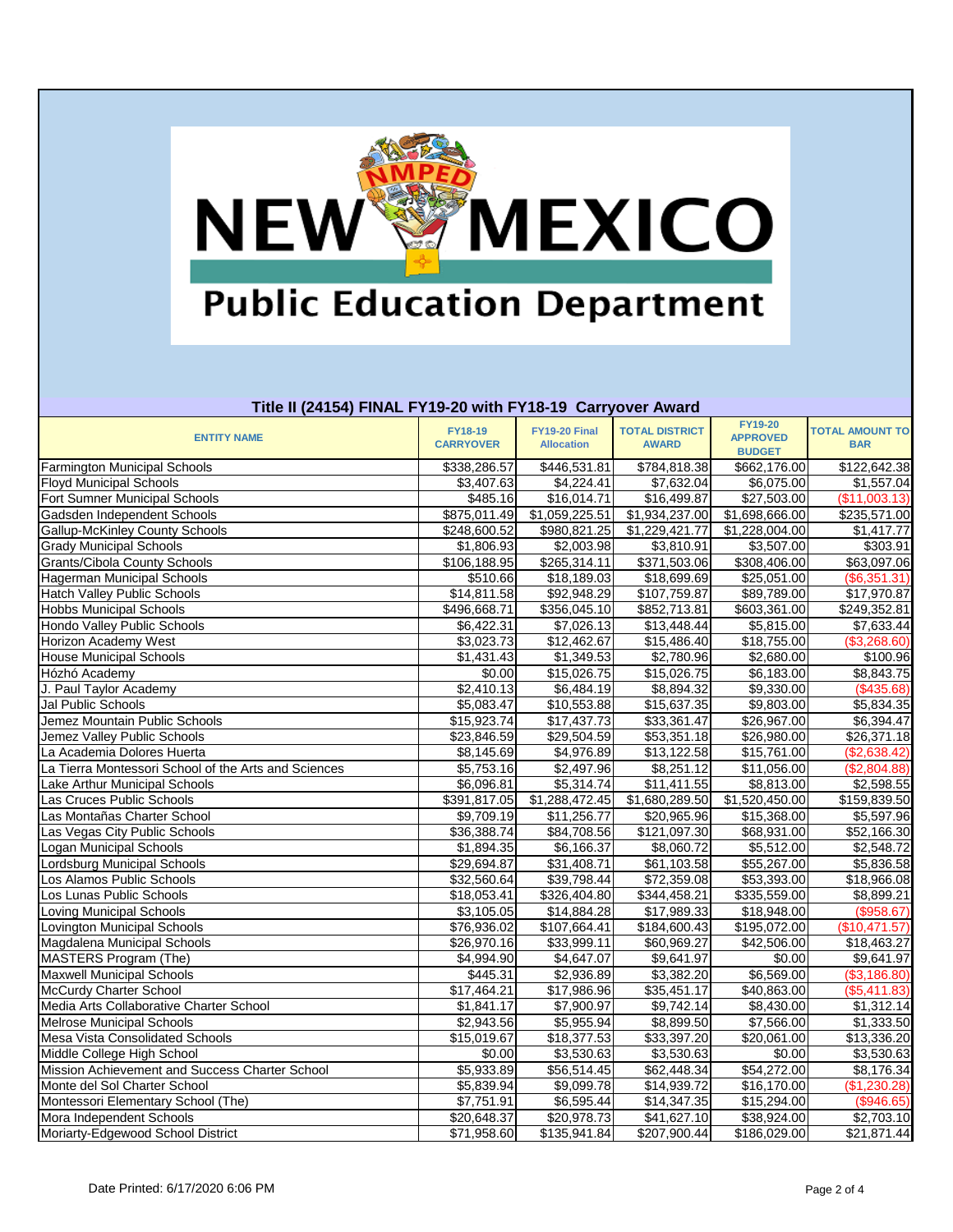

## **Title II (24154) FINAL FY19-20 with FY18-19 Carryover Award**

| <b>FY19-20</b><br><b>FY18-19</b><br>FY19-20 Final<br><b>TOTAL DISTRICT</b><br><b>TOTAL AMOUNT TO</b><br><b>APPROVED</b><br><b>ENTITY NAME</b><br><b>CARRYOVER</b><br><b>Allocation</b><br><b>AWARD</b><br><b>BAR</b><br><b>BUDGET</b><br>\$458.84<br>\$1,276.38<br>\$1,735.22<br>\$912.00<br>\$823.22<br>$\overline{$}11,564.00$<br>\$21,020.05<br>\$21,318.68<br>\$9,754.68<br>\$298.63<br>\$7,274.24<br>\$4,399.61<br>\$11,673.85<br>\$10,424.00<br>\$1,249.85<br>\$45,208.04<br>\$40,238.19<br>\$78,885.00<br>\$6,561.23<br>\$85,446.23<br>\$3,830.71<br>\$3,430.94<br>\$7,261.65<br>\$3,336.00<br>\$3,925.65<br>\$1,350.04<br>\$16,669.51<br>\$18,019.55<br>\$21,465.00<br>(\$3,445.45)<br>\$43,749.37<br>\$29,213.22<br>\$72,962.59<br>\$33,501.00<br>\$39,461.59<br>Peñasco Independent Schools<br>\$17,745.57<br>\$25,944.32<br>\$43,689.89<br>\$43,859.00<br>(\$169.11)<br>Pojoaque Valley Public Schools<br>$\overline{$}55,441.00$<br>\$82,939.62<br>\$59,097.00<br>\$27,498.62<br>\$23,842.62<br>Portales Municipal Schools<br>$\overline{$123,510.00}$<br>\$12,929.00<br>$\overline{$}145,978.03$<br>\$158,907.03<br>\$35,397.03<br>Quemado Independent Schools<br>\$7,937.15<br>\$22,724.58<br>\$14,787.43<br>\$20,243.00<br>\$2,481.58<br>Questa Independent Schools<br>\$20,080.39<br>\$30,800.02<br>\$50,880.41<br>\$38,800.00<br>\$12,080.41<br>Raices del Saber Xinachtli Community School<br>\$0.00<br>\$1,705.14<br>\$1,705.14<br>\$0.00<br>\$1,705.14<br>$\overline{$25,436.73}$<br>\$67,751.00<br>\$46,761.39<br>\$72,198.12<br>\$4,447.12<br>\$2,546.02<br>\$5,105.73<br>\$5,732.29<br>\$10,838.02<br>\$8,292.00<br>Red River Valley Charter School<br>\$7,091.15<br>\$2,799.14<br>\$9,890.29<br>\$8,570.00<br>\$1,320.29<br>Reserve Independent Schools<br>\$500,187.12<br>\$711,847.76<br>\$211,660.64<br>\$552,969.00<br>\$158,878.76<br>\$1,817.75<br>Roots and Wings Community School<br>\$2,586.09<br>\$4,403.84<br>\$5,051.00<br>(\$647.16)<br>\$255,381.29<br>\$428,709.96<br>\$989,023.00<br>(\$304, 931.75)<br>Roswell Independent Schools<br>\$684,091.25<br><b>Roy Municipal Schools</b><br>\$1,740.27<br>\$1,238.75<br>\$2,979.02<br>\$3,441.00<br>$(\$461.98)$<br>\$77,291.63<br>\$83,782.00<br><b>Ruidoso Municipal Schools</b><br>\$37,700.48<br>\$114,992.11<br>\$31,210.11<br>San Jon Municipal Schools<br>\$4,169.29<br>\$3,648.23<br>\$7,817.52<br>\$4,804.00<br>\$3,013.52<br>Sandoval Academy of Bilingual Education<br>\$6,588.44<br>\$4,890.01<br>\$11,478.45<br>\$6,247.00<br>\$5,231.45<br>$\overline{$}734,617.00$<br>\$333,200.06<br>\$483,121.65<br>\$816,321.71<br>\$81,704.71<br>Santa Rosa Consolidated Schools<br>\$22,910.39<br>\$31,567.03<br>\$54,477.42<br>\$32,217.00<br>\$22,260.42<br>School of Dreams Academy<br>\$18,249.02<br>\$37,279.18<br>\$679.18<br>\$19,030.16<br>\$36,600.00<br><b>Silver Consolidated School District</b><br>\$140,596.00<br>\$71,080.94<br>\$143,090.46<br>\$214,171.40<br>\$73,575.40<br><b>Six Directions Indigenous Charter School</b><br>\$3,091.73<br>\$7,253.00<br>\$5,693.27<br>\$8,785.00<br>\$1,532.00<br>Socorro Consolidated Schools<br>\$104,049.18<br>\$1,281.09<br>\$105,330.27<br>\$98,733.00<br>\$6,597.27<br>Solare Collegiate Charter School<br>\$0.00<br>\$5,881.08<br>\$5,881.08<br>\$5,881.08<br>\$0.00<br>South Valley Preparatory School<br>\$7,916.81<br>\$12,839.00<br>\$7,201.62<br>\$15,118.43<br>\$2,279.43<br>Southwest Preparatory Learning Center<br>\$6,662.31<br>\$7,371.32<br>\$709.01<br>\$10,742.00<br>(\$3,370.68)<br>Southwest Secondary Learning Center<br>\$3,911.80<br>\$5,697.20<br>\$9,609.00<br>\$10,907.00<br>(\$1,298.00)<br><b>Springer Municipal Schools</b><br>\$13,724.66<br>\$8,053.56<br>\$21,778.22<br>\$15,311.00<br>\$6,467.22<br>Southwest Aeronautics, Mathematics, and Science Academy<br>\$4,829.23<br>\$4,909.02<br>\$9,738.25<br>\$12,571.00<br>(\$2,832.75)<br>\$84,726.38<br>\$174,852.00<br><b>Taos Municipal Schools</b><br>\$156,690.23<br>\$241,416.61<br>\$66,564.61<br>\$3,882.76<br>\$7,366.00<br>\$11,248.76<br>\$13,793.00<br>(\$2,544.24)<br><b>Taos Academy</b><br>\$11,467.06<br>\$7,211.47<br>\$18,678.53<br>\$18,484.00<br>Taos Integrated School of the Arts<br>\$194.53<br>\$10,404.09<br>\$10,514.40<br>\$15,605.00<br><b>Taos International Charter School</b><br>\$20,918.49<br>\$5,313.49<br><b>Tatum Municipal Schools</b><br>\$13,462.89<br>\$8,686.29<br>\$22,149.18<br>\$24,799.00<br>(\$2,649.82)<br>\$22,379.29<br><b>Texico Municipal Schools</b><br>\$23,910.84<br>\$43,593.00<br>\$2,697.13<br>\$46,290.13<br><b>GREAT Academy (The)</b><br>\$186.56<br>\$4,820.55<br>\$5,007.11<br>\$5,918.00<br>(\$910.89)<br>Tierra Adentro: The NM School of Academics, Art and Artesania<br>\$7,332.54<br>\$9,688.89<br>\$17,021.43<br>\$20,423.00<br>(\$3,401.57) | TRIC II (4 TIV T) I IIN CETTIV ZU WRITT TIV TV VAIT YOVCI AWAI U |  |  |  |
|------------------------------------------------------------------------------------------------------------------------------------------------------------------------------------------------------------------------------------------------------------------------------------------------------------------------------------------------------------------------------------------------------------------------------------------------------------------------------------------------------------------------------------------------------------------------------------------------------------------------------------------------------------------------------------------------------------------------------------------------------------------------------------------------------------------------------------------------------------------------------------------------------------------------------------------------------------------------------------------------------------------------------------------------------------------------------------------------------------------------------------------------------------------------------------------------------------------------------------------------------------------------------------------------------------------------------------------------------------------------------------------------------------------------------------------------------------------------------------------------------------------------------------------------------------------------------------------------------------------------------------------------------------------------------------------------------------------------------------------------------------------------------------------------------------------------------------------------------------------------------------------------------------------------------------------------------------------------------------------------------------------------------------------------------------------------------------------------------------------------------------------------------------------------------------------------------------------------------------------------------------------------------------------------------------------------------------------------------------------------------------------------------------------------------------------------------------------------------------------------------------------------------------------------------------------------------------------------------------------------------------------------------------------------------------------------------------------------------------------------------------------------------------------------------------------------------------------------------------------------------------------------------------------------------------------------------------------------------------------------------------------------------------------------------------------------------------------------------------------------------------------------------------------------------------------------------------------------------------------------------------------------------------------------------------------------------------------------------------------------------------------------------------------------------------------------------------------------------------------------------------------------------------------------------------------------------------------------------------------------------------------------------------------------------------------------------------------------------------------------------------------------------------------------------------------------------------------------------------------------------------------------------------------------------------------------------------------------------------------------------------------------------------------------------------------------------------------------------------------------------------------------------------------------------------------------------------------------------------------------------------------------------------------------------------------------------------------------------------------------------------------------------------------------------------------------------------------------------------------------------------------------------------------------------------------------------------------------------------------------------------------------------------------------------------------------------------------------------------------------------------------------------------------------------------------------------------------------|------------------------------------------------------------------|--|--|--|
|                                                                                                                                                                                                                                                                                                                                                                                                                                                                                                                                                                                                                                                                                                                                                                                                                                                                                                                                                                                                                                                                                                                                                                                                                                                                                                                                                                                                                                                                                                                                                                                                                                                                                                                                                                                                                                                                                                                                                                                                                                                                                                                                                                                                                                                                                                                                                                                                                                                                                                                                                                                                                                                                                                                                                                                                                                                                                                                                                                                                                                                                                                                                                                                                                                                                                                                                                                                                                                                                                                                                                                                                                                                                                                                                                                                                                                                                                                                                                                                                                                                                                                                                                                                                                                                                                                                                                                                                                                                                                                                                                                                                                                                                                                                                                                                                                                                |                                                                  |  |  |  |
|                                                                                                                                                                                                                                                                                                                                                                                                                                                                                                                                                                                                                                                                                                                                                                                                                                                                                                                                                                                                                                                                                                                                                                                                                                                                                                                                                                                                                                                                                                                                                                                                                                                                                                                                                                                                                                                                                                                                                                                                                                                                                                                                                                                                                                                                                                                                                                                                                                                                                                                                                                                                                                                                                                                                                                                                                                                                                                                                                                                                                                                                                                                                                                                                                                                                                                                                                                                                                                                                                                                                                                                                                                                                                                                                                                                                                                                                                                                                                                                                                                                                                                                                                                                                                                                                                                                                                                                                                                                                                                                                                                                                                                                                                                                                                                                                                                                |                                                                  |  |  |  |
|                                                                                                                                                                                                                                                                                                                                                                                                                                                                                                                                                                                                                                                                                                                                                                                                                                                                                                                                                                                                                                                                                                                                                                                                                                                                                                                                                                                                                                                                                                                                                                                                                                                                                                                                                                                                                                                                                                                                                                                                                                                                                                                                                                                                                                                                                                                                                                                                                                                                                                                                                                                                                                                                                                                                                                                                                                                                                                                                                                                                                                                                                                                                                                                                                                                                                                                                                                                                                                                                                                                                                                                                                                                                                                                                                                                                                                                                                                                                                                                                                                                                                                                                                                                                                                                                                                                                                                                                                                                                                                                                                                                                                                                                                                                                                                                                                                                | <b>Mosquero Municipal Schools</b>                                |  |  |  |
|                                                                                                                                                                                                                                                                                                                                                                                                                                                                                                                                                                                                                                                                                                                                                                                                                                                                                                                                                                                                                                                                                                                                                                                                                                                                                                                                                                                                                                                                                                                                                                                                                                                                                                                                                                                                                                                                                                                                                                                                                                                                                                                                                                                                                                                                                                                                                                                                                                                                                                                                                                                                                                                                                                                                                                                                                                                                                                                                                                                                                                                                                                                                                                                                                                                                                                                                                                                                                                                                                                                                                                                                                                                                                                                                                                                                                                                                                                                                                                                                                                                                                                                                                                                                                                                                                                                                                                                                                                                                                                                                                                                                                                                                                                                                                                                                                                                | Mountainair Public Schools                                       |  |  |  |
|                                                                                                                                                                                                                                                                                                                                                                                                                                                                                                                                                                                                                                                                                                                                                                                                                                                                                                                                                                                                                                                                                                                                                                                                                                                                                                                                                                                                                                                                                                                                                                                                                                                                                                                                                                                                                                                                                                                                                                                                                                                                                                                                                                                                                                                                                                                                                                                                                                                                                                                                                                                                                                                                                                                                                                                                                                                                                                                                                                                                                                                                                                                                                                                                                                                                                                                                                                                                                                                                                                                                                                                                                                                                                                                                                                                                                                                                                                                                                                                                                                                                                                                                                                                                                                                                                                                                                                                                                                                                                                                                                                                                                                                                                                                                                                                                                                                | New America School of Las Cruces                                 |  |  |  |
|                                                                                                                                                                                                                                                                                                                                                                                                                                                                                                                                                                                                                                                                                                                                                                                                                                                                                                                                                                                                                                                                                                                                                                                                                                                                                                                                                                                                                                                                                                                                                                                                                                                                                                                                                                                                                                                                                                                                                                                                                                                                                                                                                                                                                                                                                                                                                                                                                                                                                                                                                                                                                                                                                                                                                                                                                                                                                                                                                                                                                                                                                                                                                                                                                                                                                                                                                                                                                                                                                                                                                                                                                                                                                                                                                                                                                                                                                                                                                                                                                                                                                                                                                                                                                                                                                                                                                                                                                                                                                                                                                                                                                                                                                                                                                                                                                                                | New Mexico Connections Academy                                   |  |  |  |
|                                                                                                                                                                                                                                                                                                                                                                                                                                                                                                                                                                                                                                                                                                                                                                                                                                                                                                                                                                                                                                                                                                                                                                                                                                                                                                                                                                                                                                                                                                                                                                                                                                                                                                                                                                                                                                                                                                                                                                                                                                                                                                                                                                                                                                                                                                                                                                                                                                                                                                                                                                                                                                                                                                                                                                                                                                                                                                                                                                                                                                                                                                                                                                                                                                                                                                                                                                                                                                                                                                                                                                                                                                                                                                                                                                                                                                                                                                                                                                                                                                                                                                                                                                                                                                                                                                                                                                                                                                                                                                                                                                                                                                                                                                                                                                                                                                                | New Mexico School for the Arts                                   |  |  |  |
|                                                                                                                                                                                                                                                                                                                                                                                                                                                                                                                                                                                                                                                                                                                                                                                                                                                                                                                                                                                                                                                                                                                                                                                                                                                                                                                                                                                                                                                                                                                                                                                                                                                                                                                                                                                                                                                                                                                                                                                                                                                                                                                                                                                                                                                                                                                                                                                                                                                                                                                                                                                                                                                                                                                                                                                                                                                                                                                                                                                                                                                                                                                                                                                                                                                                                                                                                                                                                                                                                                                                                                                                                                                                                                                                                                                                                                                                                                                                                                                                                                                                                                                                                                                                                                                                                                                                                                                                                                                                                                                                                                                                                                                                                                                                                                                                                                                | North Valley Academy                                             |  |  |  |
|                                                                                                                                                                                                                                                                                                                                                                                                                                                                                                                                                                                                                                                                                                                                                                                                                                                                                                                                                                                                                                                                                                                                                                                                                                                                                                                                                                                                                                                                                                                                                                                                                                                                                                                                                                                                                                                                                                                                                                                                                                                                                                                                                                                                                                                                                                                                                                                                                                                                                                                                                                                                                                                                                                                                                                                                                                                                                                                                                                                                                                                                                                                                                                                                                                                                                                                                                                                                                                                                                                                                                                                                                                                                                                                                                                                                                                                                                                                                                                                                                                                                                                                                                                                                                                                                                                                                                                                                                                                                                                                                                                                                                                                                                                                                                                                                                                                | Pecos Independent School District                                |  |  |  |
|                                                                                                                                                                                                                                                                                                                                                                                                                                                                                                                                                                                                                                                                                                                                                                                                                                                                                                                                                                                                                                                                                                                                                                                                                                                                                                                                                                                                                                                                                                                                                                                                                                                                                                                                                                                                                                                                                                                                                                                                                                                                                                                                                                                                                                                                                                                                                                                                                                                                                                                                                                                                                                                                                                                                                                                                                                                                                                                                                                                                                                                                                                                                                                                                                                                                                                                                                                                                                                                                                                                                                                                                                                                                                                                                                                                                                                                                                                                                                                                                                                                                                                                                                                                                                                                                                                                                                                                                                                                                                                                                                                                                                                                                                                                                                                                                                                                |                                                                  |  |  |  |
|                                                                                                                                                                                                                                                                                                                                                                                                                                                                                                                                                                                                                                                                                                                                                                                                                                                                                                                                                                                                                                                                                                                                                                                                                                                                                                                                                                                                                                                                                                                                                                                                                                                                                                                                                                                                                                                                                                                                                                                                                                                                                                                                                                                                                                                                                                                                                                                                                                                                                                                                                                                                                                                                                                                                                                                                                                                                                                                                                                                                                                                                                                                                                                                                                                                                                                                                                                                                                                                                                                                                                                                                                                                                                                                                                                                                                                                                                                                                                                                                                                                                                                                                                                                                                                                                                                                                                                                                                                                                                                                                                                                                                                                                                                                                                                                                                                                |                                                                  |  |  |  |
|                                                                                                                                                                                                                                                                                                                                                                                                                                                                                                                                                                                                                                                                                                                                                                                                                                                                                                                                                                                                                                                                                                                                                                                                                                                                                                                                                                                                                                                                                                                                                                                                                                                                                                                                                                                                                                                                                                                                                                                                                                                                                                                                                                                                                                                                                                                                                                                                                                                                                                                                                                                                                                                                                                                                                                                                                                                                                                                                                                                                                                                                                                                                                                                                                                                                                                                                                                                                                                                                                                                                                                                                                                                                                                                                                                                                                                                                                                                                                                                                                                                                                                                                                                                                                                                                                                                                                                                                                                                                                                                                                                                                                                                                                                                                                                                                                                                |                                                                  |  |  |  |
|                                                                                                                                                                                                                                                                                                                                                                                                                                                                                                                                                                                                                                                                                                                                                                                                                                                                                                                                                                                                                                                                                                                                                                                                                                                                                                                                                                                                                                                                                                                                                                                                                                                                                                                                                                                                                                                                                                                                                                                                                                                                                                                                                                                                                                                                                                                                                                                                                                                                                                                                                                                                                                                                                                                                                                                                                                                                                                                                                                                                                                                                                                                                                                                                                                                                                                                                                                                                                                                                                                                                                                                                                                                                                                                                                                                                                                                                                                                                                                                                                                                                                                                                                                                                                                                                                                                                                                                                                                                                                                                                                                                                                                                                                                                                                                                                                                                |                                                                  |  |  |  |
|                                                                                                                                                                                                                                                                                                                                                                                                                                                                                                                                                                                                                                                                                                                                                                                                                                                                                                                                                                                                                                                                                                                                                                                                                                                                                                                                                                                                                                                                                                                                                                                                                                                                                                                                                                                                                                                                                                                                                                                                                                                                                                                                                                                                                                                                                                                                                                                                                                                                                                                                                                                                                                                                                                                                                                                                                                                                                                                                                                                                                                                                                                                                                                                                                                                                                                                                                                                                                                                                                                                                                                                                                                                                                                                                                                                                                                                                                                                                                                                                                                                                                                                                                                                                                                                                                                                                                                                                                                                                                                                                                                                                                                                                                                                                                                                                                                                |                                                                  |  |  |  |
|                                                                                                                                                                                                                                                                                                                                                                                                                                                                                                                                                                                                                                                                                                                                                                                                                                                                                                                                                                                                                                                                                                                                                                                                                                                                                                                                                                                                                                                                                                                                                                                                                                                                                                                                                                                                                                                                                                                                                                                                                                                                                                                                                                                                                                                                                                                                                                                                                                                                                                                                                                                                                                                                                                                                                                                                                                                                                                                                                                                                                                                                                                                                                                                                                                                                                                                                                                                                                                                                                                                                                                                                                                                                                                                                                                                                                                                                                                                                                                                                                                                                                                                                                                                                                                                                                                                                                                                                                                                                                                                                                                                                                                                                                                                                                                                                                                                |                                                                  |  |  |  |
|                                                                                                                                                                                                                                                                                                                                                                                                                                                                                                                                                                                                                                                                                                                                                                                                                                                                                                                                                                                                                                                                                                                                                                                                                                                                                                                                                                                                                                                                                                                                                                                                                                                                                                                                                                                                                                                                                                                                                                                                                                                                                                                                                                                                                                                                                                                                                                                                                                                                                                                                                                                                                                                                                                                                                                                                                                                                                                                                                                                                                                                                                                                                                                                                                                                                                                                                                                                                                                                                                                                                                                                                                                                                                                                                                                                                                                                                                                                                                                                                                                                                                                                                                                                                                                                                                                                                                                                                                                                                                                                                                                                                                                                                                                                                                                                                                                                | <b>Raton Public Schools</b>                                      |  |  |  |
|                                                                                                                                                                                                                                                                                                                                                                                                                                                                                                                                                                                                                                                                                                                                                                                                                                                                                                                                                                                                                                                                                                                                                                                                                                                                                                                                                                                                                                                                                                                                                                                                                                                                                                                                                                                                                                                                                                                                                                                                                                                                                                                                                                                                                                                                                                                                                                                                                                                                                                                                                                                                                                                                                                                                                                                                                                                                                                                                                                                                                                                                                                                                                                                                                                                                                                                                                                                                                                                                                                                                                                                                                                                                                                                                                                                                                                                                                                                                                                                                                                                                                                                                                                                                                                                                                                                                                                                                                                                                                                                                                                                                                                                                                                                                                                                                                                                |                                                                  |  |  |  |
|                                                                                                                                                                                                                                                                                                                                                                                                                                                                                                                                                                                                                                                                                                                                                                                                                                                                                                                                                                                                                                                                                                                                                                                                                                                                                                                                                                                                                                                                                                                                                                                                                                                                                                                                                                                                                                                                                                                                                                                                                                                                                                                                                                                                                                                                                                                                                                                                                                                                                                                                                                                                                                                                                                                                                                                                                                                                                                                                                                                                                                                                                                                                                                                                                                                                                                                                                                                                                                                                                                                                                                                                                                                                                                                                                                                                                                                                                                                                                                                                                                                                                                                                                                                                                                                                                                                                                                                                                                                                                                                                                                                                                                                                                                                                                                                                                                                |                                                                  |  |  |  |
|                                                                                                                                                                                                                                                                                                                                                                                                                                                                                                                                                                                                                                                                                                                                                                                                                                                                                                                                                                                                                                                                                                                                                                                                                                                                                                                                                                                                                                                                                                                                                                                                                                                                                                                                                                                                                                                                                                                                                                                                                                                                                                                                                                                                                                                                                                                                                                                                                                                                                                                                                                                                                                                                                                                                                                                                                                                                                                                                                                                                                                                                                                                                                                                                                                                                                                                                                                                                                                                                                                                                                                                                                                                                                                                                                                                                                                                                                                                                                                                                                                                                                                                                                                                                                                                                                                                                                                                                                                                                                                                                                                                                                                                                                                                                                                                                                                                | Rio Rancho Public Schools                                        |  |  |  |
|                                                                                                                                                                                                                                                                                                                                                                                                                                                                                                                                                                                                                                                                                                                                                                                                                                                                                                                                                                                                                                                                                                                                                                                                                                                                                                                                                                                                                                                                                                                                                                                                                                                                                                                                                                                                                                                                                                                                                                                                                                                                                                                                                                                                                                                                                                                                                                                                                                                                                                                                                                                                                                                                                                                                                                                                                                                                                                                                                                                                                                                                                                                                                                                                                                                                                                                                                                                                                                                                                                                                                                                                                                                                                                                                                                                                                                                                                                                                                                                                                                                                                                                                                                                                                                                                                                                                                                                                                                                                                                                                                                                                                                                                                                                                                                                                                                                |                                                                  |  |  |  |
|                                                                                                                                                                                                                                                                                                                                                                                                                                                                                                                                                                                                                                                                                                                                                                                                                                                                                                                                                                                                                                                                                                                                                                                                                                                                                                                                                                                                                                                                                                                                                                                                                                                                                                                                                                                                                                                                                                                                                                                                                                                                                                                                                                                                                                                                                                                                                                                                                                                                                                                                                                                                                                                                                                                                                                                                                                                                                                                                                                                                                                                                                                                                                                                                                                                                                                                                                                                                                                                                                                                                                                                                                                                                                                                                                                                                                                                                                                                                                                                                                                                                                                                                                                                                                                                                                                                                                                                                                                                                                                                                                                                                                                                                                                                                                                                                                                                |                                                                  |  |  |  |
|                                                                                                                                                                                                                                                                                                                                                                                                                                                                                                                                                                                                                                                                                                                                                                                                                                                                                                                                                                                                                                                                                                                                                                                                                                                                                                                                                                                                                                                                                                                                                                                                                                                                                                                                                                                                                                                                                                                                                                                                                                                                                                                                                                                                                                                                                                                                                                                                                                                                                                                                                                                                                                                                                                                                                                                                                                                                                                                                                                                                                                                                                                                                                                                                                                                                                                                                                                                                                                                                                                                                                                                                                                                                                                                                                                                                                                                                                                                                                                                                                                                                                                                                                                                                                                                                                                                                                                                                                                                                                                                                                                                                                                                                                                                                                                                                                                                |                                                                  |  |  |  |
|                                                                                                                                                                                                                                                                                                                                                                                                                                                                                                                                                                                                                                                                                                                                                                                                                                                                                                                                                                                                                                                                                                                                                                                                                                                                                                                                                                                                                                                                                                                                                                                                                                                                                                                                                                                                                                                                                                                                                                                                                                                                                                                                                                                                                                                                                                                                                                                                                                                                                                                                                                                                                                                                                                                                                                                                                                                                                                                                                                                                                                                                                                                                                                                                                                                                                                                                                                                                                                                                                                                                                                                                                                                                                                                                                                                                                                                                                                                                                                                                                                                                                                                                                                                                                                                                                                                                                                                                                                                                                                                                                                                                                                                                                                                                                                                                                                                |                                                                  |  |  |  |
|                                                                                                                                                                                                                                                                                                                                                                                                                                                                                                                                                                                                                                                                                                                                                                                                                                                                                                                                                                                                                                                                                                                                                                                                                                                                                                                                                                                                                                                                                                                                                                                                                                                                                                                                                                                                                                                                                                                                                                                                                                                                                                                                                                                                                                                                                                                                                                                                                                                                                                                                                                                                                                                                                                                                                                                                                                                                                                                                                                                                                                                                                                                                                                                                                                                                                                                                                                                                                                                                                                                                                                                                                                                                                                                                                                                                                                                                                                                                                                                                                                                                                                                                                                                                                                                                                                                                                                                                                                                                                                                                                                                                                                                                                                                                                                                                                                                |                                                                  |  |  |  |
|                                                                                                                                                                                                                                                                                                                                                                                                                                                                                                                                                                                                                                                                                                                                                                                                                                                                                                                                                                                                                                                                                                                                                                                                                                                                                                                                                                                                                                                                                                                                                                                                                                                                                                                                                                                                                                                                                                                                                                                                                                                                                                                                                                                                                                                                                                                                                                                                                                                                                                                                                                                                                                                                                                                                                                                                                                                                                                                                                                                                                                                                                                                                                                                                                                                                                                                                                                                                                                                                                                                                                                                                                                                                                                                                                                                                                                                                                                                                                                                                                                                                                                                                                                                                                                                                                                                                                                                                                                                                                                                                                                                                                                                                                                                                                                                                                                                |                                                                  |  |  |  |
|                                                                                                                                                                                                                                                                                                                                                                                                                                                                                                                                                                                                                                                                                                                                                                                                                                                                                                                                                                                                                                                                                                                                                                                                                                                                                                                                                                                                                                                                                                                                                                                                                                                                                                                                                                                                                                                                                                                                                                                                                                                                                                                                                                                                                                                                                                                                                                                                                                                                                                                                                                                                                                                                                                                                                                                                                                                                                                                                                                                                                                                                                                                                                                                                                                                                                                                                                                                                                                                                                                                                                                                                                                                                                                                                                                                                                                                                                                                                                                                                                                                                                                                                                                                                                                                                                                                                                                                                                                                                                                                                                                                                                                                                                                                                                                                                                                                | Santa Fe Public Schools                                          |  |  |  |
|                                                                                                                                                                                                                                                                                                                                                                                                                                                                                                                                                                                                                                                                                                                                                                                                                                                                                                                                                                                                                                                                                                                                                                                                                                                                                                                                                                                                                                                                                                                                                                                                                                                                                                                                                                                                                                                                                                                                                                                                                                                                                                                                                                                                                                                                                                                                                                                                                                                                                                                                                                                                                                                                                                                                                                                                                                                                                                                                                                                                                                                                                                                                                                                                                                                                                                                                                                                                                                                                                                                                                                                                                                                                                                                                                                                                                                                                                                                                                                                                                                                                                                                                                                                                                                                                                                                                                                                                                                                                                                                                                                                                                                                                                                                                                                                                                                                |                                                                  |  |  |  |
|                                                                                                                                                                                                                                                                                                                                                                                                                                                                                                                                                                                                                                                                                                                                                                                                                                                                                                                                                                                                                                                                                                                                                                                                                                                                                                                                                                                                                                                                                                                                                                                                                                                                                                                                                                                                                                                                                                                                                                                                                                                                                                                                                                                                                                                                                                                                                                                                                                                                                                                                                                                                                                                                                                                                                                                                                                                                                                                                                                                                                                                                                                                                                                                                                                                                                                                                                                                                                                                                                                                                                                                                                                                                                                                                                                                                                                                                                                                                                                                                                                                                                                                                                                                                                                                                                                                                                                                                                                                                                                                                                                                                                                                                                                                                                                                                                                                |                                                                  |  |  |  |
|                                                                                                                                                                                                                                                                                                                                                                                                                                                                                                                                                                                                                                                                                                                                                                                                                                                                                                                                                                                                                                                                                                                                                                                                                                                                                                                                                                                                                                                                                                                                                                                                                                                                                                                                                                                                                                                                                                                                                                                                                                                                                                                                                                                                                                                                                                                                                                                                                                                                                                                                                                                                                                                                                                                                                                                                                                                                                                                                                                                                                                                                                                                                                                                                                                                                                                                                                                                                                                                                                                                                                                                                                                                                                                                                                                                                                                                                                                                                                                                                                                                                                                                                                                                                                                                                                                                                                                                                                                                                                                                                                                                                                                                                                                                                                                                                                                                |                                                                  |  |  |  |
|                                                                                                                                                                                                                                                                                                                                                                                                                                                                                                                                                                                                                                                                                                                                                                                                                                                                                                                                                                                                                                                                                                                                                                                                                                                                                                                                                                                                                                                                                                                                                                                                                                                                                                                                                                                                                                                                                                                                                                                                                                                                                                                                                                                                                                                                                                                                                                                                                                                                                                                                                                                                                                                                                                                                                                                                                                                                                                                                                                                                                                                                                                                                                                                                                                                                                                                                                                                                                                                                                                                                                                                                                                                                                                                                                                                                                                                                                                                                                                                                                                                                                                                                                                                                                                                                                                                                                                                                                                                                                                                                                                                                                                                                                                                                                                                                                                                |                                                                  |  |  |  |
|                                                                                                                                                                                                                                                                                                                                                                                                                                                                                                                                                                                                                                                                                                                                                                                                                                                                                                                                                                                                                                                                                                                                                                                                                                                                                                                                                                                                                                                                                                                                                                                                                                                                                                                                                                                                                                                                                                                                                                                                                                                                                                                                                                                                                                                                                                                                                                                                                                                                                                                                                                                                                                                                                                                                                                                                                                                                                                                                                                                                                                                                                                                                                                                                                                                                                                                                                                                                                                                                                                                                                                                                                                                                                                                                                                                                                                                                                                                                                                                                                                                                                                                                                                                                                                                                                                                                                                                                                                                                                                                                                                                                                                                                                                                                                                                                                                                |                                                                  |  |  |  |
|                                                                                                                                                                                                                                                                                                                                                                                                                                                                                                                                                                                                                                                                                                                                                                                                                                                                                                                                                                                                                                                                                                                                                                                                                                                                                                                                                                                                                                                                                                                                                                                                                                                                                                                                                                                                                                                                                                                                                                                                                                                                                                                                                                                                                                                                                                                                                                                                                                                                                                                                                                                                                                                                                                                                                                                                                                                                                                                                                                                                                                                                                                                                                                                                                                                                                                                                                                                                                                                                                                                                                                                                                                                                                                                                                                                                                                                                                                                                                                                                                                                                                                                                                                                                                                                                                                                                                                                                                                                                                                                                                                                                                                                                                                                                                                                                                                                |                                                                  |  |  |  |
|                                                                                                                                                                                                                                                                                                                                                                                                                                                                                                                                                                                                                                                                                                                                                                                                                                                                                                                                                                                                                                                                                                                                                                                                                                                                                                                                                                                                                                                                                                                                                                                                                                                                                                                                                                                                                                                                                                                                                                                                                                                                                                                                                                                                                                                                                                                                                                                                                                                                                                                                                                                                                                                                                                                                                                                                                                                                                                                                                                                                                                                                                                                                                                                                                                                                                                                                                                                                                                                                                                                                                                                                                                                                                                                                                                                                                                                                                                                                                                                                                                                                                                                                                                                                                                                                                                                                                                                                                                                                                                                                                                                                                                                                                                                                                                                                                                                |                                                                  |  |  |  |
|                                                                                                                                                                                                                                                                                                                                                                                                                                                                                                                                                                                                                                                                                                                                                                                                                                                                                                                                                                                                                                                                                                                                                                                                                                                                                                                                                                                                                                                                                                                                                                                                                                                                                                                                                                                                                                                                                                                                                                                                                                                                                                                                                                                                                                                                                                                                                                                                                                                                                                                                                                                                                                                                                                                                                                                                                                                                                                                                                                                                                                                                                                                                                                                                                                                                                                                                                                                                                                                                                                                                                                                                                                                                                                                                                                                                                                                                                                                                                                                                                                                                                                                                                                                                                                                                                                                                                                                                                                                                                                                                                                                                                                                                                                                                                                                                                                                |                                                                  |  |  |  |
|                                                                                                                                                                                                                                                                                                                                                                                                                                                                                                                                                                                                                                                                                                                                                                                                                                                                                                                                                                                                                                                                                                                                                                                                                                                                                                                                                                                                                                                                                                                                                                                                                                                                                                                                                                                                                                                                                                                                                                                                                                                                                                                                                                                                                                                                                                                                                                                                                                                                                                                                                                                                                                                                                                                                                                                                                                                                                                                                                                                                                                                                                                                                                                                                                                                                                                                                                                                                                                                                                                                                                                                                                                                                                                                                                                                                                                                                                                                                                                                                                                                                                                                                                                                                                                                                                                                                                                                                                                                                                                                                                                                                                                                                                                                                                                                                                                                |                                                                  |  |  |  |
|                                                                                                                                                                                                                                                                                                                                                                                                                                                                                                                                                                                                                                                                                                                                                                                                                                                                                                                                                                                                                                                                                                                                                                                                                                                                                                                                                                                                                                                                                                                                                                                                                                                                                                                                                                                                                                                                                                                                                                                                                                                                                                                                                                                                                                                                                                                                                                                                                                                                                                                                                                                                                                                                                                                                                                                                                                                                                                                                                                                                                                                                                                                                                                                                                                                                                                                                                                                                                                                                                                                                                                                                                                                                                                                                                                                                                                                                                                                                                                                                                                                                                                                                                                                                                                                                                                                                                                                                                                                                                                                                                                                                                                                                                                                                                                                                                                                |                                                                  |  |  |  |
|                                                                                                                                                                                                                                                                                                                                                                                                                                                                                                                                                                                                                                                                                                                                                                                                                                                                                                                                                                                                                                                                                                                                                                                                                                                                                                                                                                                                                                                                                                                                                                                                                                                                                                                                                                                                                                                                                                                                                                                                                                                                                                                                                                                                                                                                                                                                                                                                                                                                                                                                                                                                                                                                                                                                                                                                                                                                                                                                                                                                                                                                                                                                                                                                                                                                                                                                                                                                                                                                                                                                                                                                                                                                                                                                                                                                                                                                                                                                                                                                                                                                                                                                                                                                                                                                                                                                                                                                                                                                                                                                                                                                                                                                                                                                                                                                                                                |                                                                  |  |  |  |
|                                                                                                                                                                                                                                                                                                                                                                                                                                                                                                                                                                                                                                                                                                                                                                                                                                                                                                                                                                                                                                                                                                                                                                                                                                                                                                                                                                                                                                                                                                                                                                                                                                                                                                                                                                                                                                                                                                                                                                                                                                                                                                                                                                                                                                                                                                                                                                                                                                                                                                                                                                                                                                                                                                                                                                                                                                                                                                                                                                                                                                                                                                                                                                                                                                                                                                                                                                                                                                                                                                                                                                                                                                                                                                                                                                                                                                                                                                                                                                                                                                                                                                                                                                                                                                                                                                                                                                                                                                                                                                                                                                                                                                                                                                                                                                                                                                                |                                                                  |  |  |  |
|                                                                                                                                                                                                                                                                                                                                                                                                                                                                                                                                                                                                                                                                                                                                                                                                                                                                                                                                                                                                                                                                                                                                                                                                                                                                                                                                                                                                                                                                                                                                                                                                                                                                                                                                                                                                                                                                                                                                                                                                                                                                                                                                                                                                                                                                                                                                                                                                                                                                                                                                                                                                                                                                                                                                                                                                                                                                                                                                                                                                                                                                                                                                                                                                                                                                                                                                                                                                                                                                                                                                                                                                                                                                                                                                                                                                                                                                                                                                                                                                                                                                                                                                                                                                                                                                                                                                                                                                                                                                                                                                                                                                                                                                                                                                                                                                                                                |                                                                  |  |  |  |
|                                                                                                                                                                                                                                                                                                                                                                                                                                                                                                                                                                                                                                                                                                                                                                                                                                                                                                                                                                                                                                                                                                                                                                                                                                                                                                                                                                                                                                                                                                                                                                                                                                                                                                                                                                                                                                                                                                                                                                                                                                                                                                                                                                                                                                                                                                                                                                                                                                                                                                                                                                                                                                                                                                                                                                                                                                                                                                                                                                                                                                                                                                                                                                                                                                                                                                                                                                                                                                                                                                                                                                                                                                                                                                                                                                                                                                                                                                                                                                                                                                                                                                                                                                                                                                                                                                                                                                                                                                                                                                                                                                                                                                                                                                                                                                                                                                                |                                                                  |  |  |  |
|                                                                                                                                                                                                                                                                                                                                                                                                                                                                                                                                                                                                                                                                                                                                                                                                                                                                                                                                                                                                                                                                                                                                                                                                                                                                                                                                                                                                                                                                                                                                                                                                                                                                                                                                                                                                                                                                                                                                                                                                                                                                                                                                                                                                                                                                                                                                                                                                                                                                                                                                                                                                                                                                                                                                                                                                                                                                                                                                                                                                                                                                                                                                                                                                                                                                                                                                                                                                                                                                                                                                                                                                                                                                                                                                                                                                                                                                                                                                                                                                                                                                                                                                                                                                                                                                                                                                                                                                                                                                                                                                                                                                                                                                                                                                                                                                                                                |                                                                  |  |  |  |
|                                                                                                                                                                                                                                                                                                                                                                                                                                                                                                                                                                                                                                                                                                                                                                                                                                                                                                                                                                                                                                                                                                                                                                                                                                                                                                                                                                                                                                                                                                                                                                                                                                                                                                                                                                                                                                                                                                                                                                                                                                                                                                                                                                                                                                                                                                                                                                                                                                                                                                                                                                                                                                                                                                                                                                                                                                                                                                                                                                                                                                                                                                                                                                                                                                                                                                                                                                                                                                                                                                                                                                                                                                                                                                                                                                                                                                                                                                                                                                                                                                                                                                                                                                                                                                                                                                                                                                                                                                                                                                                                                                                                                                                                                                                                                                                                                                                |                                                                  |  |  |  |
|                                                                                                                                                                                                                                                                                                                                                                                                                                                                                                                                                                                                                                                                                                                                                                                                                                                                                                                                                                                                                                                                                                                                                                                                                                                                                                                                                                                                                                                                                                                                                                                                                                                                                                                                                                                                                                                                                                                                                                                                                                                                                                                                                                                                                                                                                                                                                                                                                                                                                                                                                                                                                                                                                                                                                                                                                                                                                                                                                                                                                                                                                                                                                                                                                                                                                                                                                                                                                                                                                                                                                                                                                                                                                                                                                                                                                                                                                                                                                                                                                                                                                                                                                                                                                                                                                                                                                                                                                                                                                                                                                                                                                                                                                                                                                                                                                                                |                                                                  |  |  |  |
|                                                                                                                                                                                                                                                                                                                                                                                                                                                                                                                                                                                                                                                                                                                                                                                                                                                                                                                                                                                                                                                                                                                                                                                                                                                                                                                                                                                                                                                                                                                                                                                                                                                                                                                                                                                                                                                                                                                                                                                                                                                                                                                                                                                                                                                                                                                                                                                                                                                                                                                                                                                                                                                                                                                                                                                                                                                                                                                                                                                                                                                                                                                                                                                                                                                                                                                                                                                                                                                                                                                                                                                                                                                                                                                                                                                                                                                                                                                                                                                                                                                                                                                                                                                                                                                                                                                                                                                                                                                                                                                                                                                                                                                                                                                                                                                                                                                |                                                                  |  |  |  |
|                                                                                                                                                                                                                                                                                                                                                                                                                                                                                                                                                                                                                                                                                                                                                                                                                                                                                                                                                                                                                                                                                                                                                                                                                                                                                                                                                                                                                                                                                                                                                                                                                                                                                                                                                                                                                                                                                                                                                                                                                                                                                                                                                                                                                                                                                                                                                                                                                                                                                                                                                                                                                                                                                                                                                                                                                                                                                                                                                                                                                                                                                                                                                                                                                                                                                                                                                                                                                                                                                                                                                                                                                                                                                                                                                                                                                                                                                                                                                                                                                                                                                                                                                                                                                                                                                                                                                                                                                                                                                                                                                                                                                                                                                                                                                                                                                                                |                                                                  |  |  |  |